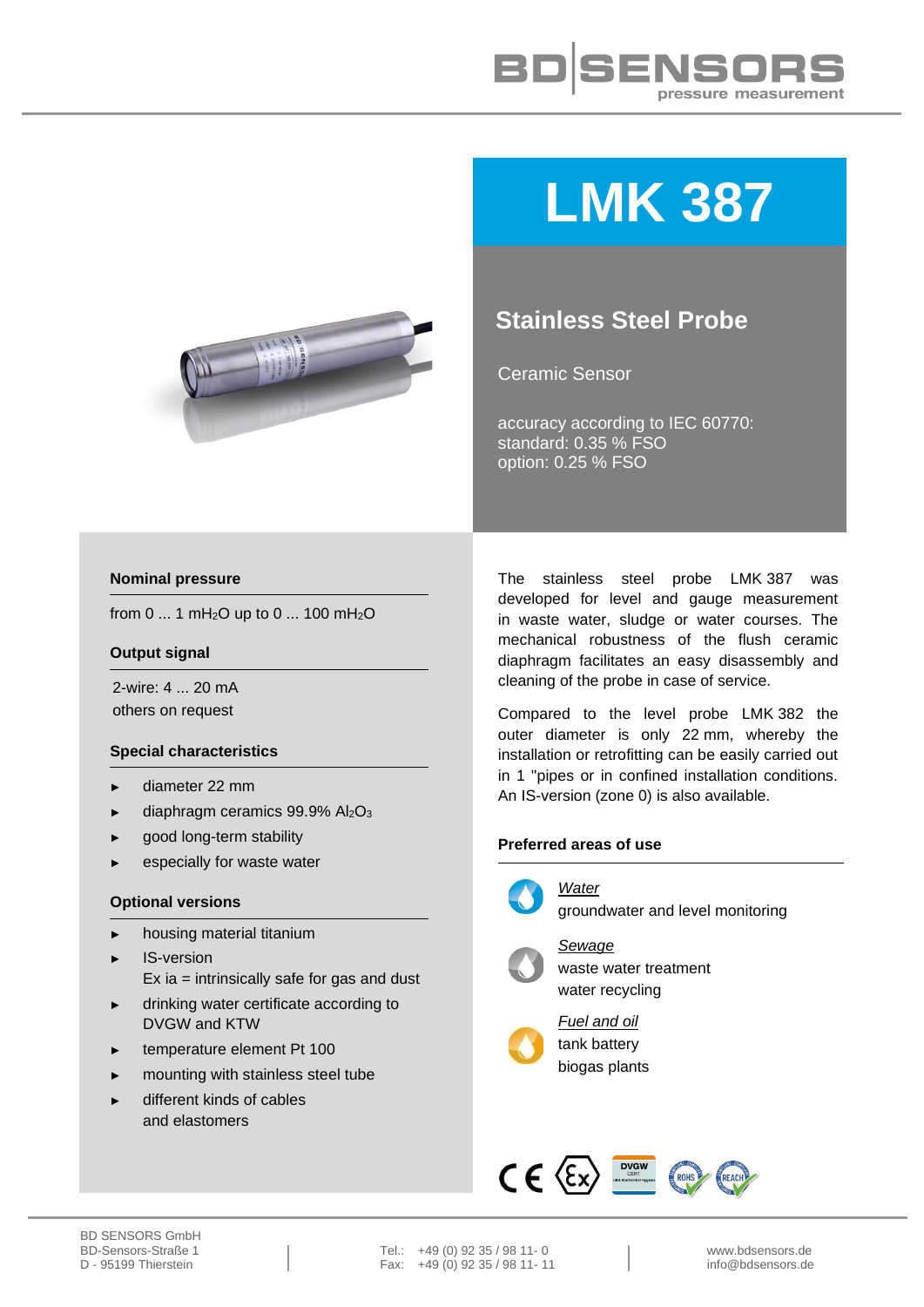| Input pressure range                                                                                                                                                                                                      |                     |                                                                                                                                                           |                                                                                                                                                              |                                                                                |               |                                                                                                                                                                    |                      |                  |     |                                             |                   |     |  |
|---------------------------------------------------------------------------------------------------------------------------------------------------------------------------------------------------------------------------|---------------------|-----------------------------------------------------------------------------------------------------------------------------------------------------------|--------------------------------------------------------------------------------------------------------------------------------------------------------------|--------------------------------------------------------------------------------|---------------|--------------------------------------------------------------------------------------------------------------------------------------------------------------------|----------------------|------------------|-----|---------------------------------------------|-------------------|-----|--|
| Nominal pressure gauge                                                                                                                                                                                                    | [bar]               | 0.1                                                                                                                                                       | 0.16                                                                                                                                                         | 0.25                                                                           | 0.4           | 0.6                                                                                                                                                                | 1                    | 1.6              | 2.5 | 4                                           | 6                 | 10  |  |
| Level                                                                                                                                                                                                                     | [mH <sub>2</sub> O] | 1                                                                                                                                                         | 1.6                                                                                                                                                          | 2.5                                                                            | 4             | 6                                                                                                                                                                  | 10                   | 16               | 25  | 40                                          | 60                | 100 |  |
| Overpressure                                                                                                                                                                                                              | [bar]               | 3                                                                                                                                                         | 4                                                                                                                                                            | 5                                                                              | 5             | $\overline{7}$                                                                                                                                                     | $\overline{7}$       | 12               | 20  | 20                                          | 20                | 20  |  |
| Burst pressure ≥                                                                                                                                                                                                          | [bar]               | $\overline{4}$                                                                                                                                            | 6                                                                                                                                                            | 8                                                                              | 8             | 9                                                                                                                                                                  | 9                    | 18               | 25  | 30                                          | 30                |     |  |
| $-0.2$<br>$-0.3$<br>Permissible vacuum<br>[bar]<br>$-0.5$<br>$-1$                                                                                                                                                         |                     |                                                                                                                                                           |                                                                                                                                                              |                                                                                |               |                                                                                                                                                                    |                      |                  |     |                                             |                   |     |  |
| Max. ambient pressure (housing): 40 bar                                                                                                                                                                                   |                     |                                                                                                                                                           |                                                                                                                                                              |                                                                                |               |                                                                                                                                                                    |                      |                  |     |                                             |                   |     |  |
|                                                                                                                                                                                                                           |                     |                                                                                                                                                           |                                                                                                                                                              |                                                                                |               |                                                                                                                                                                    |                      |                  |     |                                             |                   |     |  |
| <b>Output signal / Supply</b><br>2-wire: 4  20 mA / $V_s$ = 12  36 $V_{DC}$                                                                                                                                               |                     |                                                                                                                                                           |                                                                                                                                                              |                                                                                |               |                                                                                                                                                                    |                      |                  |     |                                             |                   |     |  |
| Standard                                                                                                                                                                                                                  |                     |                                                                                                                                                           |                                                                                                                                                              |                                                                                |               |                                                                                                                                                                    |                      |                  |     |                                             |                   |     |  |
| Option IS-version                                                                                                                                                                                                         |                     |                                                                                                                                                           |                                                                                                                                                              | 2-wire: 4  20 mA / $V_s$ = 14  28 $V_{DC}$                                     |               |                                                                                                                                                                    |                      |                  |     |                                             |                   |     |  |
| Option temperature element Pt 100                                                                                                                                                                                         |                     |                                                                                                                                                           |                                                                                                                                                              |                                                                                |               |                                                                                                                                                                    |                      |                  |     |                                             |                   |     |  |
| Temperature range                                                                                                                                                                                                         |                     | $-25$ 125 °C                                                                                                                                              |                                                                                                                                                              |                                                                                |               |                                                                                                                                                                    |                      |                  |     |                                             |                   |     |  |
| Connectivity technology<br>Resistance                                                                                                                                                                                     |                     | 3-wire                                                                                                                                                    | max. voltage 10 $V_{DC}$ ,<br>in intrinsically safe circuit 30 $V_{DC}$<br>100 $\Omega$ at 0 °C<br>max. current 2 mA,<br>in intrinsically safe circuit 54 mA |                                                                                |               |                                                                                                                                                                    |                      |                  |     |                                             |                   |     |  |
| Temperature coefficient                                                                                                                                                                                                   |                     | 3850 ppm/K                                                                                                                                                |                                                                                                                                                              |                                                                                |               |                                                                                                                                                                    | max. power 10 mW,    |                  |     | in intrinsically safe circuit 405 mW        |                   |     |  |
| Supply I <sub>s</sub>                                                                                                                                                                                                     |                     | $0.31.0$ mA <sub>pc</sub>                                                                                                                                 |                                                                                                                                                              |                                                                                |               |                                                                                                                                                                    |                      |                  |     |                                             |                   |     |  |
| <b>Performance</b>                                                                                                                                                                                                        |                     |                                                                                                                                                           |                                                                                                                                                              |                                                                                |               |                                                                                                                                                                    |                      |                  |     |                                             |                   |     |  |
| Accuracy <sup>1</sup>                                                                                                                                                                                                     |                     |                                                                                                                                                           | standard: $\leq \pm 0.35$ % FSO                                                                                                                              |                                                                                |               |                                                                                                                                                                    |                      |                  |     | option: ≤ ± 0.25 % FSO                      |                   |     |  |
| Permissible load                                                                                                                                                                                                          |                     |                                                                                                                                                           |                                                                                                                                                              | $R_{\text{max}} = [(V_{\text{S}} - V_{\text{S min}}) / 0.02 \text{ A}] \Omega$ |               |                                                                                                                                                                    |                      |                  |     |                                             |                   |     |  |
| Influence effects                                                                                                                                                                                                         |                     |                                                                                                                                                           |                                                                                                                                                              | supply: 0.05 % FSO / 10 V                                                      |               |                                                                                                                                                                    |                      |                  |     | load: 0.05 % FSO / kΩ                       |                   |     |  |
| Long term stability                                                                                                                                                                                                       |                     |                                                                                                                                                           | $\leq \pm 0.1$ % FSO / year                                                                                                                                  |                                                                                |               |                                                                                                                                                                    |                      |                  |     |                                             |                   |     |  |
| Turn-on time                                                                                                                                                                                                              |                     | 450 msec                                                                                                                                                  |                                                                                                                                                              |                                                                                |               |                                                                                                                                                                    |                      |                  |     |                                             |                   |     |  |
| Mean response time                                                                                                                                                                                                        |                     | $\leq 70$ msec                                                                                                                                            |                                                                                                                                                              |                                                                                |               |                                                                                                                                                                    |                      |                  |     |                                             |                   |     |  |
| Measuring rate                                                                                                                                                                                                            |                     | 80 Hz                                                                                                                                                     |                                                                                                                                                              |                                                                                |               |                                                                                                                                                                    |                      |                  |     |                                             |                   |     |  |
| $^1$ accuracy according to IEC 60770 – limit point adjustment (non-linearity, hysteresis, repeatability)                                                                                                                  |                     |                                                                                                                                                           |                                                                                                                                                              |                                                                                |               |                                                                                                                                                                    |                      |                  |     |                                             |                   |     |  |
| Thermal effects (offset and span)                                                                                                                                                                                         |                     |                                                                                                                                                           |                                                                                                                                                              |                                                                                |               |                                                                                                                                                                    |                      |                  |     |                                             |                   |     |  |
| <b>Tolerance band</b>                                                                                                                                                                                                     |                     | $\leq$ ± 1 % FSO                                                                                                                                          |                                                                                                                                                              |                                                                                |               |                                                                                                                                                                    |                      |                  |     |                                             |                   |     |  |
| in compensated range                                                                                                                                                                                                      |                     | $-2080 °C$                                                                                                                                                |                                                                                                                                                              |                                                                                |               |                                                                                                                                                                    |                      |                  |     |                                             |                   |     |  |
| Permissible temperature                                                                                                                                                                                                   |                     |                                                                                                                                                           |                                                                                                                                                              |                                                                                |               |                                                                                                                                                                    |                      |                  |     |                                             |                   |     |  |
| Medium / storage                                                                                                                                                                                                          |                     | $-2585 °C$                                                                                                                                                |                                                                                                                                                              |                                                                                |               |                                                                                                                                                                    |                      |                  |     |                                             |                   |     |  |
| Electrical protection <sup>2</sup>                                                                                                                                                                                        |                     |                                                                                                                                                           |                                                                                                                                                              |                                                                                |               |                                                                                                                                                                    |                      |                  |     |                                             |                   |     |  |
| Short-circuit protection                                                                                                                                                                                                  |                     | permanent                                                                                                                                                 |                                                                                                                                                              |                                                                                |               |                                                                                                                                                                    |                      |                  |     |                                             |                   |     |  |
| Reverse polarity protection                                                                                                                                                                                               |                     |                                                                                                                                                           |                                                                                                                                                              | no damage, but also no function                                                |               |                                                                                                                                                                    |                      |                  |     |                                             |                   |     |  |
| Electromagnetic compatibility                                                                                                                                                                                             |                     |                                                                                                                                                           |                                                                                                                                                              |                                                                                |               | emission and immunity according to EN 61326                                                                                                                        |                      |                  |     |                                             |                   |     |  |
| <sup>2</sup> additional external overvoltage protection unit in terminal box KL 1 or KL 2 with atmospheric pressure reference available on request                                                                        |                     |                                                                                                                                                           |                                                                                                                                                              |                                                                                |               |                                                                                                                                                                    |                      |                  |     |                                             |                   |     |  |
| <b>Electrical connection</b>                                                                                                                                                                                              |                     |                                                                                                                                                           |                                                                                                                                                              |                                                                                |               |                                                                                                                                                                    |                      |                  |     |                                             |                   |     |  |
| Cable with sheath material 3                                                                                                                                                                                              |                     | <b>PUR</b>                                                                                                                                                |                                                                                                                                                              | $(-25 70 °C)$                                                                  | black         |                                                                                                                                                                    | Ø 7.4 mm             |                  |     |                                             |                   |     |  |
|                                                                                                                                                                                                                           |                     | FEP $4$<br>TPE-U                                                                                                                                          |                                                                                                                                                              | $(-2570 °C)$<br>$(-25125 °C)$                                                  | black<br>blue |                                                                                                                                                                    | Ø 7.4 mm<br>Ø 7.4 mm |                  |     | (without / with drinking water certificate) |                   |     |  |
|                                                                                                                                                                                                                           |                     |                                                                                                                                                           | TPE-U $5$ (-25  125 °C)                                                                                                                                      |                                                                                | red           |                                                                                                                                                                    | Ø 9.0 mm             |                  |     |                                             |                   |     |  |
| Bending radius                                                                                                                                                                                                            |                     |                                                                                                                                                           |                                                                                                                                                              | static installation: 10-fold cable diameter                                    |               |                                                                                                                                                                    |                      |                  |     | dynamic application: 20-fold cable diameter |                   |     |  |
| <sup>3</sup> shielded cable with integrated ventilation tube for atmospheric pressure reference (for nominal pressure ranges absolute, the ventilation tube is closed)                                                    |                     |                                                                                                                                                           |                                                                                                                                                              |                                                                                |               |                                                                                                                                                                    |                      |                  |     |                                             |                   |     |  |
| 4 do not use freely suspended probes with an FEP cable if effects due to highly charging processes are expected<br><sup>5</sup> only in combination with IS-version (explosion protection) and temperature element Pt 100 |                     |                                                                                                                                                           |                                                                                                                                                              |                                                                                |               |                                                                                                                                                                    |                      |                  |     |                                             |                   |     |  |
| Materials (media wetted)                                                                                                                                                                                                  |                     |                                                                                                                                                           |                                                                                                                                                              |                                                                                |               |                                                                                                                                                                    |                      |                  |     |                                             |                   |     |  |
| Housing                                                                                                                                                                                                                   |                     |                                                                                                                                                           |                                                                                                                                                              | standard: stainless steel 1.4404 (316 L)                                       |               |                                                                                                                                                                    |                      | option: titanium |     |                                             | others on request |     |  |
| Seals (O-rings)                                                                                                                                                                                                           |                     | standard: FKM                                                                                                                                             |                                                                                                                                                              |                                                                                |               |                                                                                                                                                                    |                      |                  |     |                                             |                   |     |  |
|                                                                                                                                                                                                                           |                     | option:                                                                                                                                                   |                                                                                                                                                              |                                                                                |               | EPDM (without / with drinking water certificate)                                                                                                                   |                      |                  |     |                                             |                   |     |  |
|                                                                                                                                                                                                                           |                     |                                                                                                                                                           |                                                                                                                                                              |                                                                                |               | FFKM (min. permissible temperature from -15 °C)                                                                                                                    |                      |                  |     |                                             | others on request |     |  |
| Diaphragm                                                                                                                                                                                                                 |                     | ceramics $Al_2O_3$ 99.9%                                                                                                                                  |                                                                                                                                                              |                                                                                |               |                                                                                                                                                                    |                      |                  |     |                                             |                   |     |  |
| Protection cap                                                                                                                                                                                                            |                     | POM-C<br>PUR, FEP, TPE-U                                                                                                                                  |                                                                                                                                                              |                                                                                |               |                                                                                                                                                                    |                      |                  |     |                                             |                   |     |  |
| Cable sheath                                                                                                                                                                                                              |                     |                                                                                                                                                           |                                                                                                                                                              |                                                                                |               |                                                                                                                                                                    |                      |                  |     |                                             |                   |     |  |
| <b>Explosion protection</b>                                                                                                                                                                                               |                     |                                                                                                                                                           |                                                                                                                                                              |                                                                                |               |                                                                                                                                                                    |                      |                  |     |                                             |                   |     |  |
| Approval DX14B-LMK 387                                                                                                                                                                                                    |                     |                                                                                                                                                           |                                                                                                                                                              | zone 0: Il 1G Ex ia IIB T4 Ga<br>zone 20: II 1D Ex ia IIIC T135 °C Da          |               | IBExU 15 ATEX 1066 X / IECEx IBE 18.0019X                                                                                                                          |                      |                  |     |                                             |                   |     |  |
| Safety technical maximum values<br>(pressure)                                                                                                                                                                             |                     |                                                                                                                                                           |                                                                                                                                                              |                                                                                |               | $U_i = 28$ V, $I_i = 93$ mA, $P_i = 660$ mW, $C_i = 49.2$ nF, $L_i = 0$ µH;<br>the supply connections have an inner capacity of max. 100 nF opposite the enclosure |                      |                  |     |                                             |                   |     |  |
| Safety technical maximum values<br>(temperature)                                                                                                                                                                          |                     |                                                                                                                                                           |                                                                                                                                                              |                                                                                |               | $U_i = 30$ V, $I_i = 54$ mA, $P_i = 405$ mW, $C_i = 0$ nF, $L_i = 0$ µH (temperature element Pt 100)                                                               |                      |                  |     |                                             |                   |     |  |
| Permissible temperatures for<br>environment                                                                                                                                                                               |                     | in zone 0:                                                                                                                                                |                                                                                                                                                              | zone 1 and higher: -25  65 °C                                                  |               | -20  60 °C with $p_{atm}$ 0.8 bar up to 1.1 bar                                                                                                                    |                      |                  |     |                                             |                   |     |  |
| Connecting cables<br>(by factory)                                                                                                                                                                                         |                     | signal line/shield also signal line/signal line: 160 pF/m<br>cable capacity:<br>cable inductance: signal line/shield also signal line/signal line: 1 µH/m |                                                                                                                                                              |                                                                                |               |                                                                                                                                                                    |                      |                  |     |                                             |                   |     |  |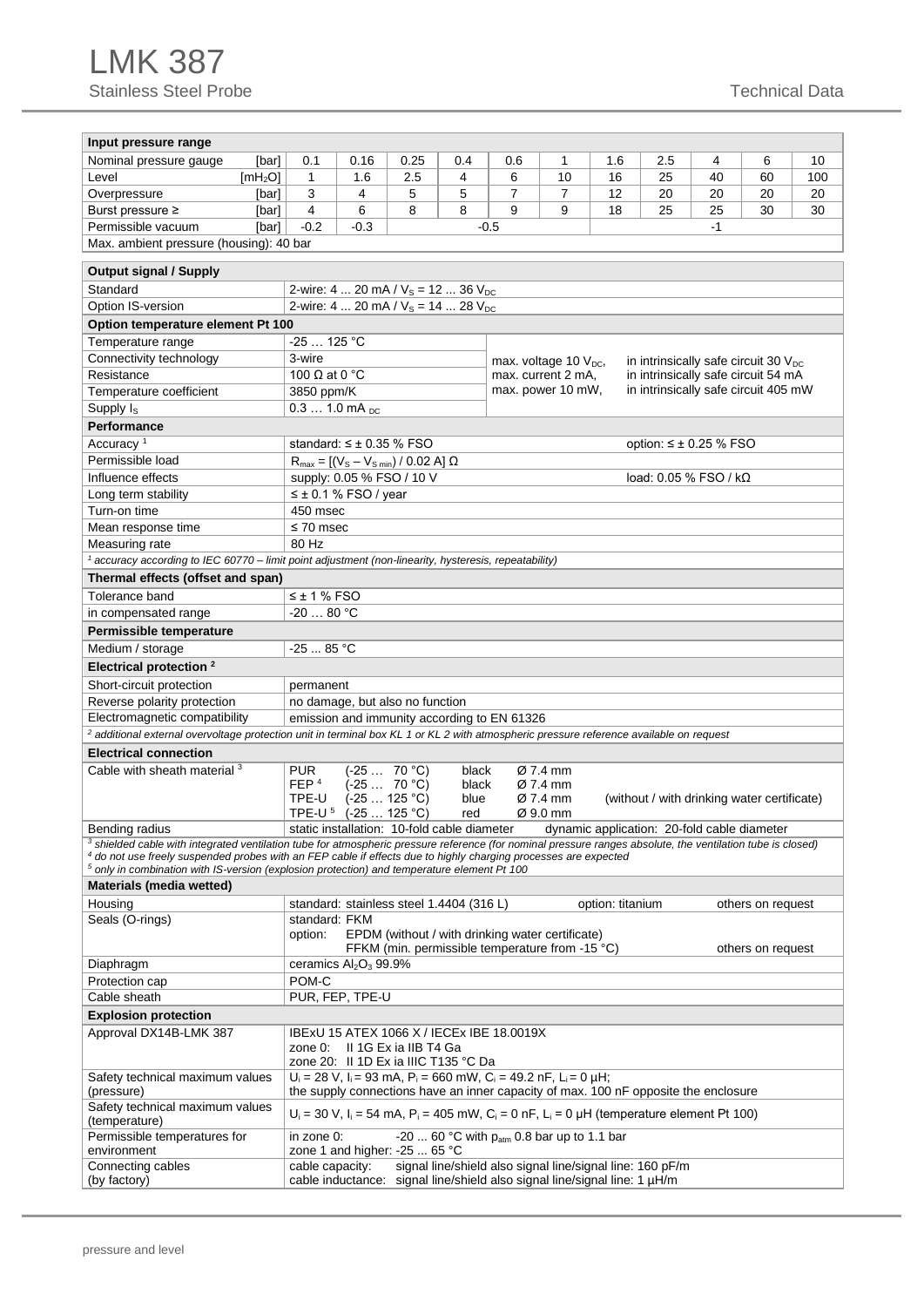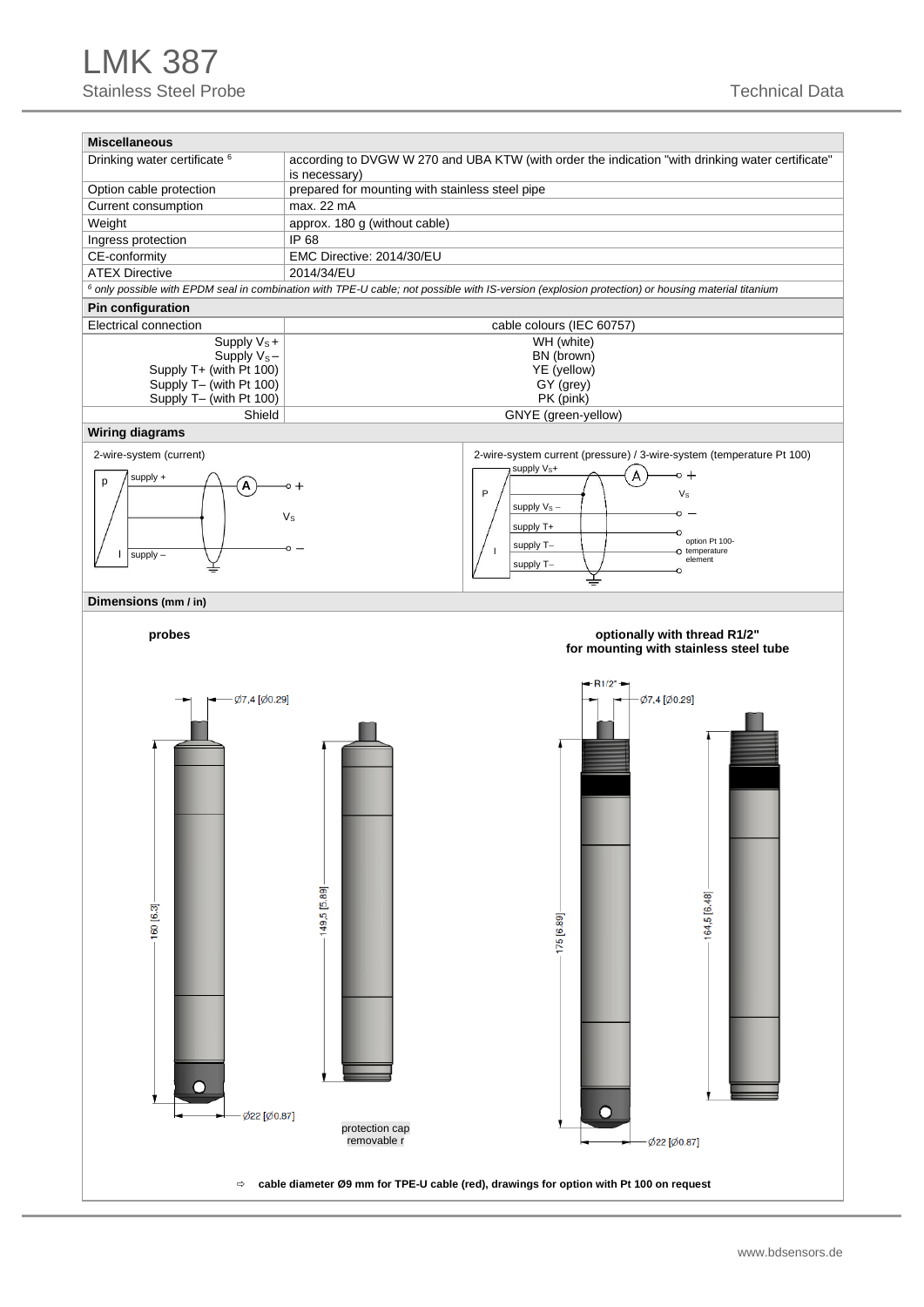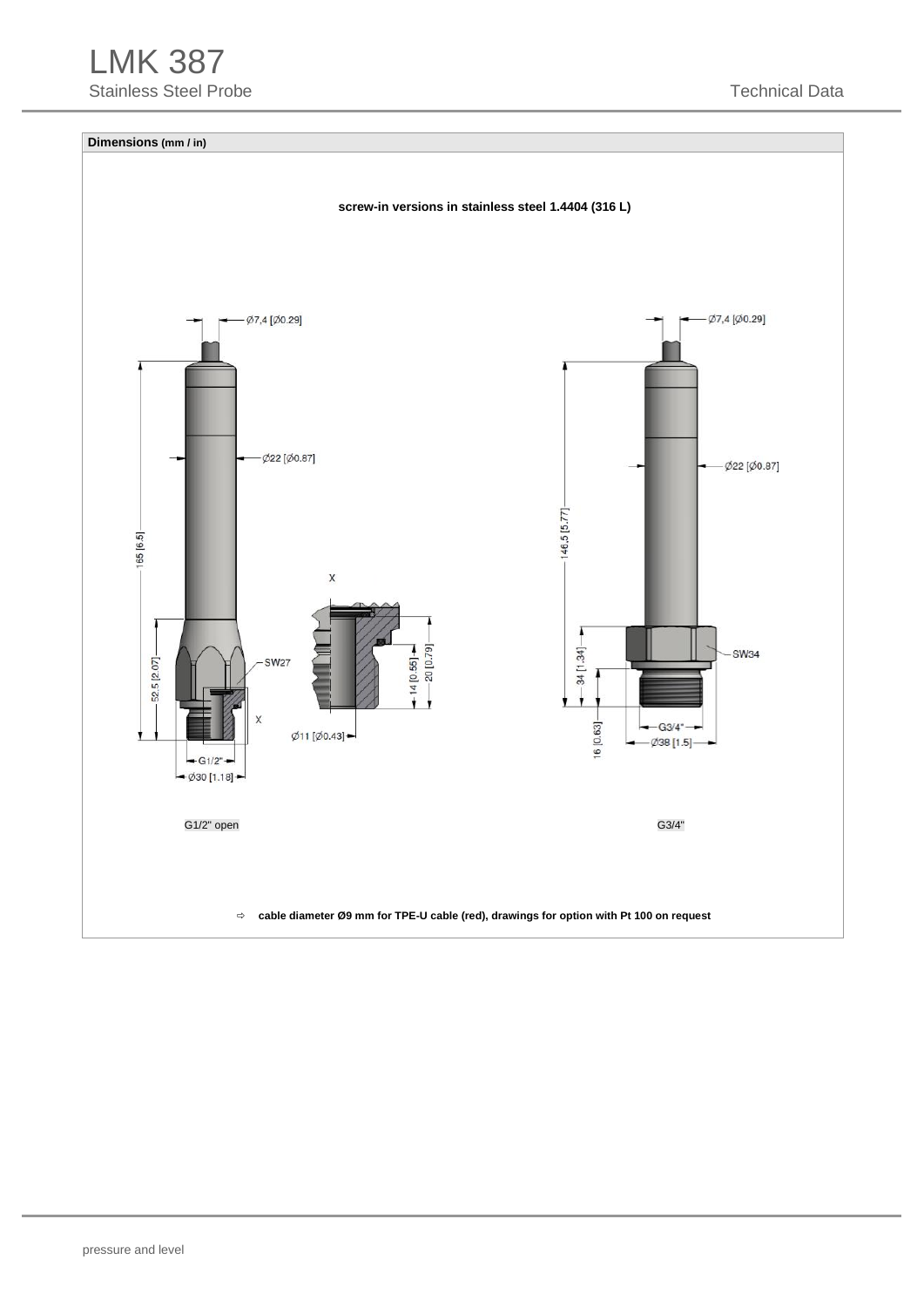**Mounting flange with cable gland**



|                | dimensions in mm |             |             |  |  |  |  |  |  |  |  |
|----------------|------------------|-------------|-------------|--|--|--|--|--|--|--|--|
| size           | DN25/            | DN50/       | DN80/       |  |  |  |  |  |  |  |  |
|                | <b>PN40</b>      | <b>PN40</b> | <b>PN16</b> |  |  |  |  |  |  |  |  |
|                | 18               | 20          | 20          |  |  |  |  |  |  |  |  |
| D              | 115              | 165         | 200         |  |  |  |  |  |  |  |  |
| d <sub>2</sub> | 14               | 18          | 18          |  |  |  |  |  |  |  |  |
| d4             | 68               | 102         | 138         |  |  |  |  |  |  |  |  |
|                | 2                | 3           | 3           |  |  |  |  |  |  |  |  |
|                | 85               | 125         | 160         |  |  |  |  |  |  |  |  |
|                |                  |             |             |  |  |  |  |  |  |  |  |

## **Technical data**

| Suitable for                                      | all probes                     |                                                   |        |  |  |  |  |  |  |  |  |
|---------------------------------------------------|--------------------------------|---------------------------------------------------|--------|--|--|--|--|--|--|--|--|
| Flange material                                   | stainless steel 1.4404 (316L)  |                                                   |        |  |  |  |  |  |  |  |  |
| Material of cable gland                           | standard: brass, nickel plated | on request: stainless steel 1.4305 (303); plastic |        |  |  |  |  |  |  |  |  |
| Seal insert                                       |                                | material: TPE (ingress protection IP 68)          |        |  |  |  |  |  |  |  |  |
| Hole pattern                                      | according to DIN 2507          |                                                   |        |  |  |  |  |  |  |  |  |
| Ordering type                                     |                                | Ordering code                                     | Weight |  |  |  |  |  |  |  |  |
| DN25 / PN40 with cable gland brass, nickel plated |                                | ZMF2540                                           | 1.4 kg |  |  |  |  |  |  |  |  |
| DN50 / PN40 with cable gland brass, nickel plated |                                | ZMF5040                                           | 3.2 kg |  |  |  |  |  |  |  |  |
| DN80 / PN16 with cable gland brass, nickel plated |                                | ZMF8016                                           | 4.8 kg |  |  |  |  |  |  |  |  |

### **Terminal clamp**



| <b>Technical data</b>                              |                              |                                                  |               |  |  |  |  |  |  |  |
|----------------------------------------------------|------------------------------|--------------------------------------------------|---------------|--|--|--|--|--|--|--|
| Suitable for                                       |                              | all probes with cable $\varnothing$ 5.5  10.5 mm |               |  |  |  |  |  |  |  |
| Material of housing                                | standard: steel, zinc plated | optionally: stainless steel 1.4301 (304)         |               |  |  |  |  |  |  |  |
| Material of clamping jaws<br>and positioning clips | PA (fibre-glass reinforced)  |                                                  |               |  |  |  |  |  |  |  |
| Dimensions (mm)                                    | 174 x 45 x 32                |                                                  |               |  |  |  |  |  |  |  |
| Hook diameter                                      | 20 mm                        |                                                  |               |  |  |  |  |  |  |  |
| Ordering type                                      |                              | Ordering code                                    | Weight        |  |  |  |  |  |  |  |
| Terminal clamp, steel, zinc plated                 |                              | Z100528                                          | approx. 160 g |  |  |  |  |  |  |  |
| Terminal clamp, stainless steel 1.4301 (304)       |                              | Z100527                                          |               |  |  |  |  |  |  |  |

### **Display program**

| <b>CIT 200</b>    | Process display with LED display                                                            |                  |
|-------------------|---------------------------------------------------------------------------------------------|------------------|
| <b>CIT 250</b>    | Process display with LED display and contacts                                               |                  |
| <b>CIT 300</b>    | Process display with LED display, contacts and analogue output                              |                  |
| <b>CIT 350</b>    | Process display with LED display, bargraph, contacts and analogue output                    |                  |
| <b>CIT 400</b>    | Process display with LED display, contacts, analogue output and Ex-approval                 |                  |
| <b>CIT 600</b>    | Multichannel process display with graphics-capable LC display                               | 35.6             |
| <b>CIT 650</b>    | Multichannel process display with graphics-capable LC display and datalogger                | 2799.9 14        |
| CIT 700 / CIT 750 | Multichannel process display with graphics-capable TFT monitor,<br>touchscreen and contacts |                  |
| <b>PA 440</b>     | Field display with 4-digit LC display                                                       | 2799.9 1<br>35.6 |

### **For further information please contact our sales department or visit our homepage: http://www.bdsensors.de**



# © 2022 BDISENSORS GmbH – The specifications given in this document represent the state of engineering at the time of publishing. We reserve the right to make modifications to the specifications and materials. © 2022 BDNSCNS GmbH – The specifications given in this document represent the state of engineering at the time of publishing. We reserve the right to make modifications to the specifications and materials

Tel.: +49 (0) 92 35 / 98 11- 0 www.bdsensors.de<br>Fax: +49 (0) 92 35 / 98 11- 11 info@bdsensors.de  $+49(0)$  92 35 / 98 11 - 11

**BD**S NSORS pressure measurement

LMK387\_E\_290422